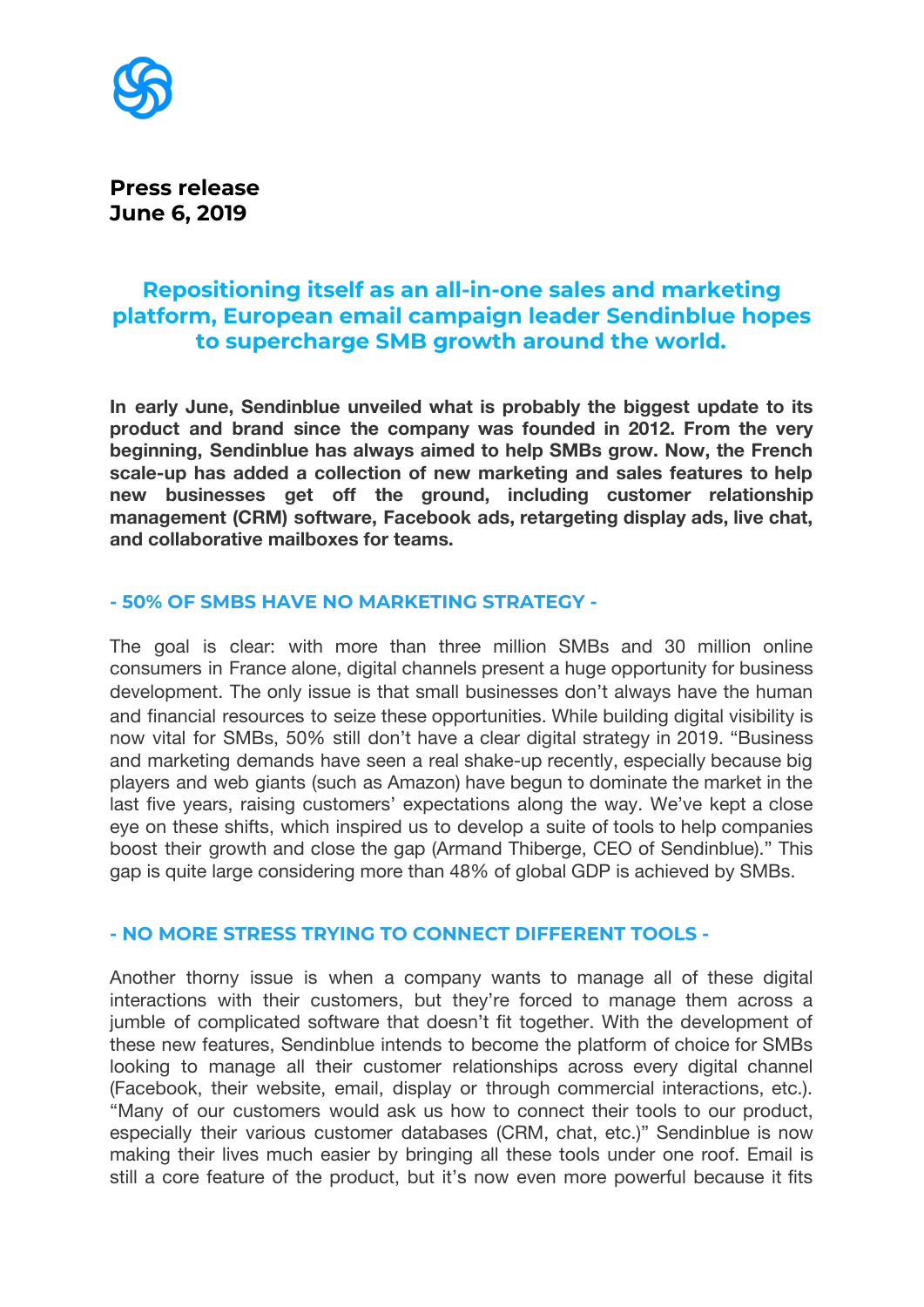

into a larger overall communication strategy, and backed up with complementary marketing and commercial actions. "For example, after generating a list of prospects who have registered for your newsletter through a Sendinblue form on your website, you can reach out to them via email, then target them with display advertising. You can then use this contact information to reach a larger audience on Facebook by creating a list of potential customers whose profile is similar to your list of prospects. And after that, why not follow up with leads stored in your Sendinblue CRM using automated messages or assigning different team members directly in the tool so they can call them individually?"

## **- GOING HEAD-TO-HEAD WITH AMERICAN GIANTS SALESFORCE AND HUBSPOT WITH AMBITIOUS POSITIONING -**

With this new brand identity, Sendinblue is sending a clear message on where they're headed. After acquiring its largest German competitor last January, the European leader is now targeting a wider market beyond email marketing. They're going up against strong competitors in the form of Hubspot, Salesforce and, as mentioned before, Mailchimp. This comes directly after the latter, the world's leading email marketing provider, announced their repositioning as an all-in-one marketing platform. "We know that we're facing an ambitious challenge, but we feel confident and the initial signs are very positive. Alongside Mailchimp, we are the first to offer such a comprehensive, all-in-one solution for small and medium-sized businesses. But, unlike our competitor, our pricing strategy is still affordable and tailored to the means of small and medium-sized businesses. We've already seen a positive impact in our business following the steep hike in their prices."

## **- RECONCILING FAST GROWTH WITH PROFITABILITY -**

Despite trends over the last few years, the history of scale-ups has shown that it's possible to achieve both fast growth and profitability. With more than 20 million in revenue for 2018, more than 30,000 accounts created every month, 80,000 customers spanning 150 countries, and over 250 employees across three continents (US, Europe, Asia), Sendinblue's performance indicators are looking very positive indeed.

But what really makes this French business so special is its constant desire to seek profitability, while still maintaining high-speed growth. This stands in stark contrast to the frantic race for funding so common in the startup ecosystem, especially among companies in the B2B software market. Sendinblue raised 30 million in a single fundraising round back in 2017, which was earmarked for the preparation of this new positioning (as well as for product development and growing the teams internally.) The French scale-up has never strayed from its original principles: by using only a small portion of its funds, Sendinblue expects to return to profitability by the third quarter of 2019. As a master of scalability and profitability, this new European leader will definitely be shaking up the SaaS landscape, posing a new challenge to the historic dominance of American companies in Europe.